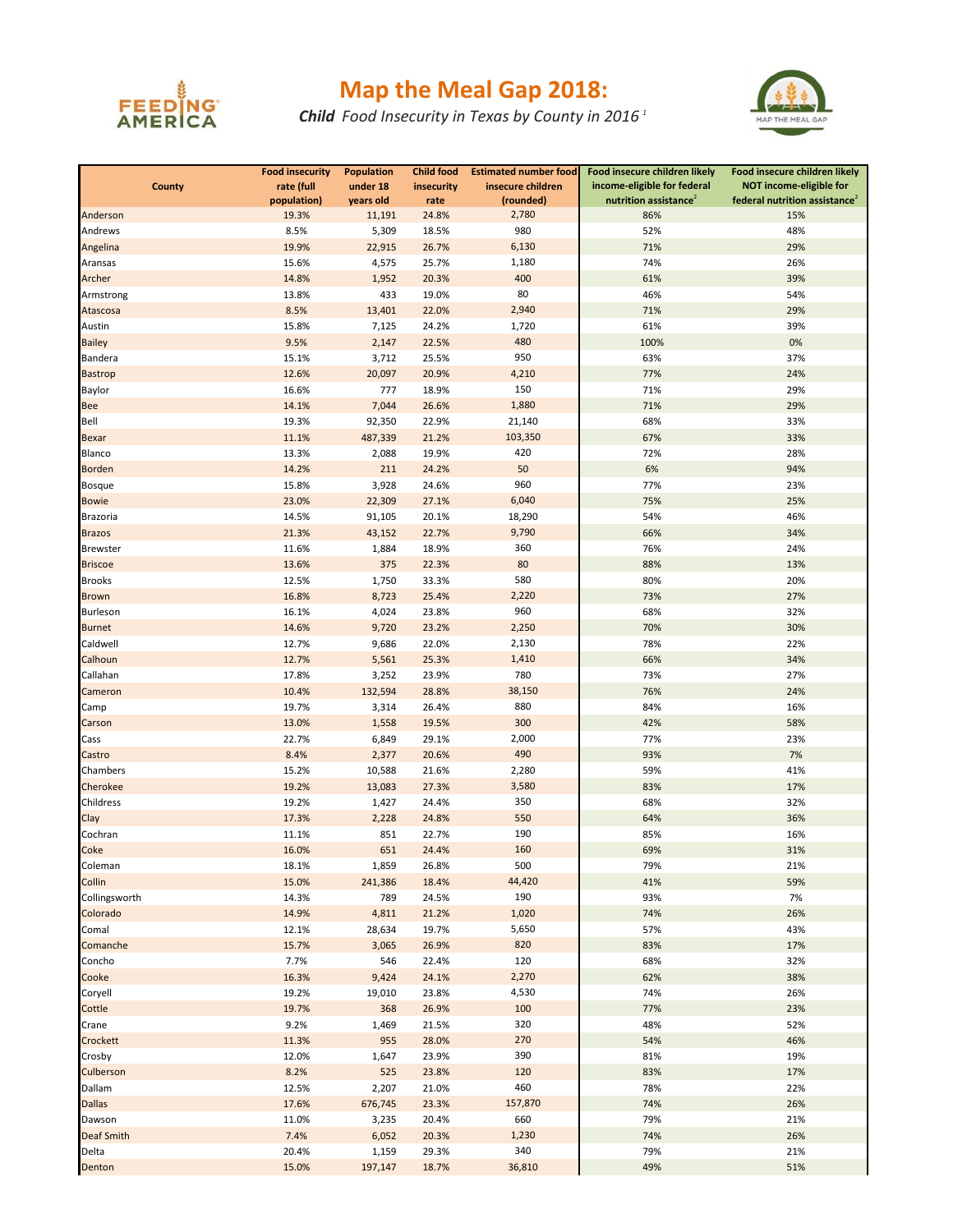|                  | <b>Food insecurity</b> | <b>Population</b> | <b>Child food</b> | <b>Estimated number food</b> | Food insecure children likely     | Food insecure children likely             |
|------------------|------------------------|-------------------|-------------------|------------------------------|-----------------------------------|-------------------------------------------|
| <b>County</b>    | rate (full             | under 18          | insecurity        | insecure children            | income-eligible for federal       | NOT income-eligible for                   |
|                  | population)            | years old         | rate              | (rounded)                    | nutrition assistance <sup>2</sup> | federal nutrition assistance <sup>2</sup> |
| <b>DeWitt</b>    | 14.9%                  | 4,634             | 23.2%             | 1,070                        | 77%                               | 23%                                       |
| <b>Dickens</b>   | 16.1%                  | 464               | 24.6%             | 110                          | 72%                               | 29%                                       |
| Dimmit           | 7.8%                   | 3,245             | 25.0%             | 810                          | 72%                               | 28%                                       |
| <b>Donley</b>    | 17.7%                  | 694               | 25.2%             | 180                          | 70%                               | 30%                                       |
| Duval            | 10.1%                  | 2,807             | 28.4%             | 800                          | 69%                               | 31%                                       |
| Eastland         | 18.0%                  | 3,887             | 25.1%             | 980                          | 99%                               | $1\%$                                     |
| Ector            | 10.3%                  | 45,672            | 21.1%             | 9,640                        | 61%                               | 39%                                       |
| Edwards          | 6.6%                   | 333               | 19.0%             | 60                           | 100%                              | 0%                                        |
| <b>Ellis</b>     | 14.2%                  | 43,658            | 20.5%             | 8,930                        | 64%                               | 36%                                       |
| El Paso          | 8.5%                   | 236,974           | 23.3%             | 55,120                       | 74%                               | 26%                                       |
| Erath            | 19.1%                  | 8,600             | 23.7%             | 2,040                        | 78%                               | 22%                                       |
| Falls            | 20.8%                  | 3,682             | 27.5%             | 1,010                        | 75%                               | 25%                                       |
| Fannin           | 17.9%                  | 7,128             | 23.6%             | 1,680                        | 80%                               | 20%                                       |
| Fayette          | 14.3%                  | 5,257             | 19.8%             | 1,040                        | 61%                               | 39%                                       |
| Fisher           | 15.3%                  | 791               | 23.3%             | 180                          | 71%                               | 29%                                       |
| Floyd            | 12.0%                  | 1,664             | 24.9%             | 410                          | 83%                               | 17%                                       |
| Foard            | 13.4%                  | 263               | 20.1%             | 50                           | 89%                               | 11%                                       |
| Fort Bend        | 14.8%                  | 191,947           | 19.1%             | 36,750                       | 47%                               | 53%                                       |
| Franklin         | 18.0%                  | 2,578             | 26.1%             | 670                          | 81%                               | 19%                                       |
| Freestone        | 19.9%                  | 4,456             | 27.0%             | 1,200                        | 63%                               | 37%                                       |
| Frio             | 8.2%                   | 4,522             | 22.6%             | 1,020                        | 80%                               | 20%                                       |
| Gaines           | 10.4%                  | 6,858             | 19.3%             | 1,320                        | 76%                               | 25%                                       |
| Galveston        | 17.0%                  | 77,531            | 22.4%             | 17,400                       | 59%                               | 41%                                       |
| Garza            | 9.5%                   | 1,215             | 22.1%             | 270                          | 66%                               | 34%                                       |
| Gillespie        | 12.8%                  | 5,093             | 20.7%             | 1,060                        | 70%                               | 30%                                       |
| Glasscock        | 9.8%                   | 353               | 16.1%             | 60                           | 47%                               | 54%                                       |
| Goliad           | 13.8%                  | 1,616             | 24.8%             | 400                          | 55%                               | 45%                                       |
| Gonzales         | 12.2%                  | 5,472             | 21.9%             | 1,200                        | 66%                               | 34%                                       |
| Gray             | 16.4%                  | 5,832             | 24.8%             | 1,450                        | 63%                               | 37%                                       |
| Grayson          | 17.9%                  | 29,612            | 23.9%             | 7,060                        | 71%                               | 29%                                       |
| Gregg            | 21.3%                  | 31,849            | 25.7%             | 8,200                        | 77%                               | 23%                                       |
| Grimes           | 19.2%                  | 6,050             | 27.5%             | 1,660                        | 76%                               | 24%                                       |
| Guadalupe        | 11.5%                  | 38,594            | 19.5%             | 7,530                        | 60%                               | 40%                                       |
| Hale             | 12.7%                  | 9,804             | 24.5%             | 2,400                        | 76%                               | 24%                                       |
| Hall             | 20.5%                  | 756               | 30.0%             | 230                          | 90%                               | 10%                                       |
| Hamilton         | 17.2%                  | 1,676             | 22.9%             | 380                          | 73%                               | 27%                                       |
| Hansford         | 11.8%                  | 1,629             | 24.1%             | 390                          | 74%                               | 26%                                       |
| Hardeman         | 16.2%                  | 936               | 21.5%             | 200                          | 70%                               | 30%                                       |
| Hardin           | 18.0%                  | 13,857            | 23.9%             | 3,320                        | 56%                               | 44%                                       |
| <b>Harris</b>    | 16.6%                  | 1,207,399         | 23.5%             | 284,240                      | 68%                               | 32%                                       |
| Harrison         | 21.0%                  | 16,853            | 25.7%             | 4,330                        | 70%                               | 30%                                       |
| <b>Hartley</b>   | 13.3%                  | 1,285             | 18.6%             | 240                          | 46%                               | 54%                                       |
| Haskell          | 16.1%                  | 871               | 28.6%             | 250                          | 78%                               | 22%                                       |
| Hays             | 13.4%                  | 43,820            | 19.4%             | 8,520                        | 60%                               | 41%                                       |
| Hemphill         | 11.9%                  | 1,326             | 21.6%             | 290                          | 76%                               | 24%                                       |
| Henderson        | 18.8%                  | 17,497            | 27.0%             | 4,720                        | 78%                               | 22%                                       |
| Hidalgo          | 10.1%                  | 279,428           | 28.6%             | 79,810                       | 77%                               | 23%                                       |
| Hill             | 17.6%                  | 8,263             | 25.9%             | 2,140                        | 76%                               | 24%                                       |
| Hockley          | 12.2%                  | 6,200             | 21.1%             | 1,310                        | 70%                               | 30%                                       |
| Hood             | 15.9%                  | 11,445            | 23.4%             | 2,680                        | 71%                               | 30%                                       |
| Hopkins          | 18.2%                  | 9,034             | 25.8%             | 2,330                        | 77%                               | 23%                                       |
| Houston          | 23.3%                  | 4,388             | 28.8%             | 1,260                        | 72%                               | 28%                                       |
| Howard           | 13.8%                  | 8,070             | 22.2%             | 1,790                        | 80%                               | 20%                                       |
| Hudspeth         | 12.3%                  | 875               | 31.6%             | 280                          | 76%                               | 24%                                       |
| Hunt             | 18.7%                  | 21,415            | 24.8%             | 5,320                        | 72%                               | 28%                                       |
| Hutchinson       | 16.1%                  | 5,724             | 24.6%             | 1,410                        | 71%                               | 29%                                       |
| Irion            | 13.0%                  | 416               | 21.9%             | 90                           | 72%                               | 29%                                       |
| <b>Jack</b>      | 16.9%                  | 1,918             | 25.7%             | 490                          | 76%                               | 24%                                       |
| Jackson          | 14.1%                  | 3,787             | 21.1%             | 800                          | 64%                               | 36%                                       |
| Jasper           | 21.8%                  | 8,645             | 26.9%             | 2,320                        | 65%                               | 35%                                       |
| Jeff Davis       | 9.8%                   | 416               | 15.8%             | 70                           | 95%                               | 5%                                        |
| Jefferson        | 23.5%                  | 60,257            | 27.1%             | 16,320                       | 69%                               | 31%                                       |
| Jim Hogg         | 7.3%                   | 1,482             | 25.8%             | 380                          | 64%                               | 36%                                       |
| <b>Jim Wells</b> | 10.1%                  | 11,770            | 26.3%             | 3,090                        | 64%                               | 36%                                       |
| Johnson          | 14.8%                  | 41,561            | 22.2%             | 9,240                        | 68%                               | 32%                                       |
| Jones            | 17.3%                  | 3,173             | 26.2%             | 830                          | 74%                               | 27%                                       |
| Karnes           | 13.5%                  | 3,064             | 26.8%             | 820                          | 67%                               | 33%                                       |
| Kaufman          | 15.8%                  | 31,087            | 21.8%             | 6,770                        | 66%                               | 35%                                       |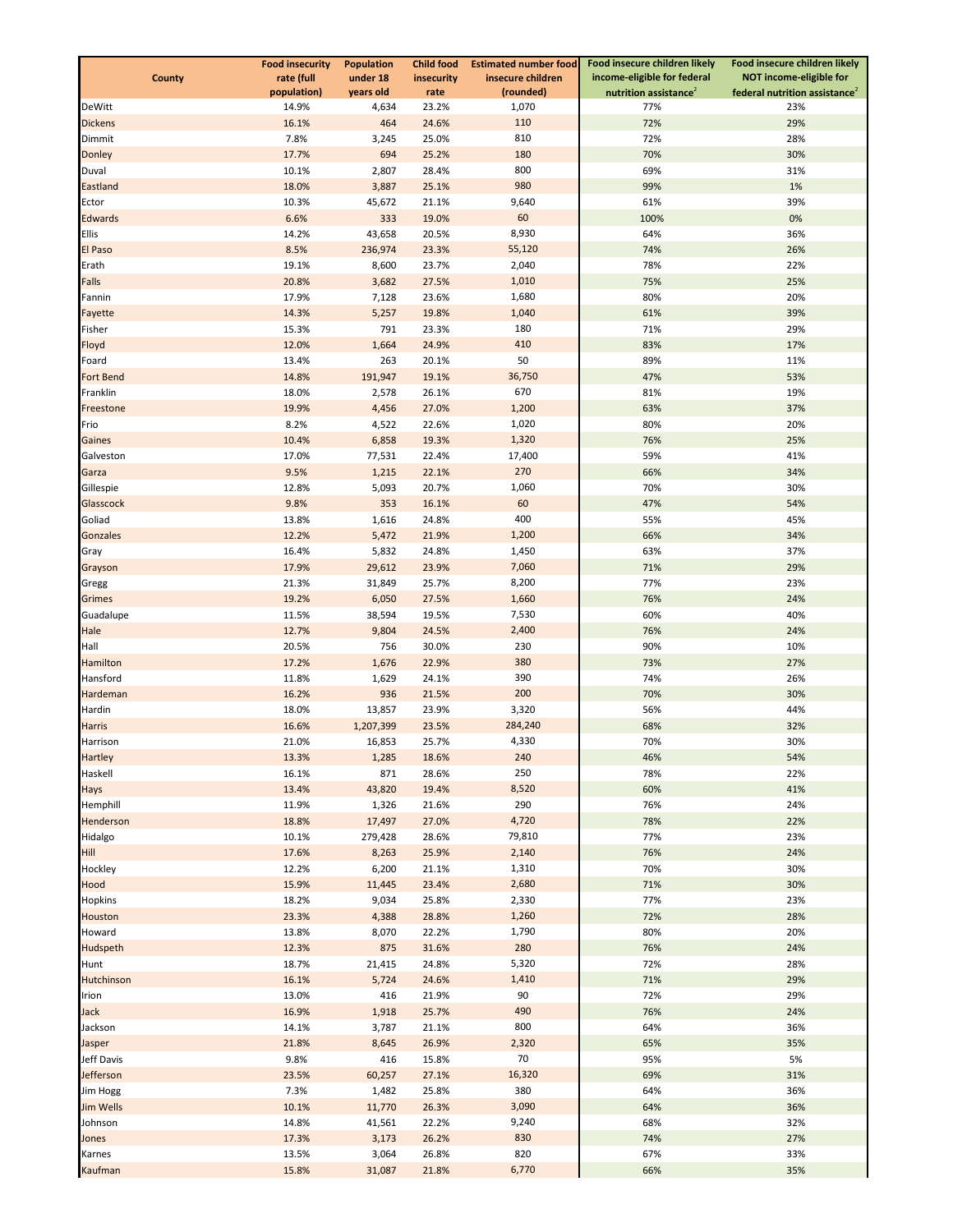|                  | <b>Food insecurity</b> | <b>Population</b> | <b>Child food</b> | <b>Estimated number food</b> | Food insecure children likely     | Food insecure children likely             |
|------------------|------------------------|-------------------|-------------------|------------------------------|-----------------------------------|-------------------------------------------|
| County           | rate (full             | under 18          | insecurity        | insecure children            | income-eligible for federal       | NOT income-eligible for                   |
|                  | population)            | years old         | rate              | (rounded)                    | nutrition assistance <sup>2</sup> | federal nutrition assistance <sup>2</sup> |
| Kendall          | 11.8%                  | 9,176             | 18.3%             | 1,680                        | 47%                               | 53%                                       |
| Kenedy           | 12.5%                  | 154               | 26.8%             | 40                           | 92%                               | 8%                                        |
| Kent             | 14.5%                  | 135               | 23.5%             | 30                           | 52%                               | 48%                                       |
| Kerr             | 15.1%                  | 9,831             | 24.2%             | 2,380                        | 75%                               | 25%                                       |
| Kimble           | 15.8%                  | 755               | 25.6%             | 190                          | 89%                               | 12%                                       |
| <b>King</b>      | 15.5%                  | 56                | 19.9%             | 10                           | 53%                               | 47%                                       |
| Kinney           | 9.9%                   | 704               | 25.1%             | 180                          | 80%                               | 20%                                       |
| Kleberg          | 12.2%                  | 7,805             | 23.6%             | 1,840                        | 65%                               | 35%                                       |
| Knox             | 14.0%                  | 1,003             | 22.6%             | 230                          | 73%                               | 27%                                       |
| Lamar            | 21.6%                  | 11,726            | 27.3%             | 3,200                        | 82%                               | 19%                                       |
| Lamb             | 13.2%                  | 3,838             | 24.9%             | 960                          | 88%                               | 12%                                       |
| Lampasas         | 15.7%                  | 4,944             | 23.2%             | 1,150                        | 66%                               | 34%                                       |
| La Salle         | 4.9%                   | 1,826             | 20.8%             | 380                          | 100%                              | 0%                                        |
| Lavaca           | 15.2%                  | 4,603             | 21.0%             | 970                          | 64%                               | 37%                                       |
| Lee              | 15.7%                  | 3,861             | 22.1%             | 850                          | 65%                               | 35%                                       |
| Leon             | 18.2%                  | 3,861             | 26.9%             | 1,040                        | 82%                               | 19%                                       |
| Liberty          | 18.7%                  | 19,796            | 26.0%             | 5,160                        | 73%                               | 27%                                       |
| Limestone        | 20.2%                  | 5,450             | 28.1%             | 1,530                        | 75%                               | 26%                                       |
| Lipscomb         | 12.5%                  | 955               | 20.9%             | 200                          | 60%                               | 40%                                       |
| Live Oak         | 13.2%                  | 2,472             | 23.7%             | 580                          | 57%                               | 43%                                       |
| Llano            | 16.6%                  | 3,016             | 24.3%             | 730                          | 73%                               | 27%                                       |
| Loving           | 18.7%                  | 6                 | $\ast$            |                              |                                   |                                           |
| Lubbock          | 16.2%                  | 71,082            | 22.1%             | 15,710                       | 71%                               | 29%                                       |
| Lynn             | 12.3%                  | 1,503             | 24.8%             | 370                          | 87%                               | 13%                                       |
| McCulloch        | 14.9%                  | 1,975             | 24.9%             | 490                          | 78%                               | 22%                                       |
| McLennan         | 18.9%                  | 60,492            | 24.1%             | 14,570                       | 75%                               | 25%                                       |
| McMullen         | 7.5%                   | 164               | 15.9%             | 30                           | 71%                               | 29%                                       |
| Madison          | 18.8%                  | 2,071             | 25.3%             | 520                          | 73%                               | 27%                                       |
| Marion           | 24.0%                  | 1,859             | 29.4%             | 550                          | 63%                               | 37%                                       |
| Martin           | 9.3%                   | 1,628             | 19.2%             | 310                          | 88%                               | 12%                                       |
| Mason            | 14.1%                  | 786               | 24.1%             | 190                          | 87%                               | 13%                                       |
| Matagorda        | 17.2%                  | 9,576             | 28.5%             | 2,730                        | 77%                               | 23%                                       |
| Maverick         | 8.9%                   | 18,325            | 27.9%             | 5,100                        | 82%                               | 18%                                       |
| Medina           | 9.3%                   | 11,495            | 20.6%             | 2,360                        | 59%                               | 41%                                       |
| Menard           | 12.9%                  | 513               | 21.2%             | 110                          | 47%                               | 54%                                       |
| Midland          | 10.7%                  | 43,372            | 18.3%             | 7,950                        | 51%                               | 49%                                       |
| Milam            | 17.0%                  | 6,075             | 23.2%             | 1,410                        | 82%                               | 18%                                       |
| <b>Mills</b>     | 14.8%                  | 1,192             | 23.7%             | 280                          | 63%                               | 37%                                       |
| Mitchell         | 13.3%                  | 1,724             | 22.1%             | 380                          | 55%                               | 46%                                       |
| Montague         | 17.9%                  | 4,449             | 26.2%             | 1,170                        | 72%                               | 28%                                       |
| Montgomery       | 14.6%                  | 139,106           | 21.2%             | 29,420                       | 58%                               | 42%                                       |
| Moore            | 10.8%                  | 7,086             | 21.4%             | 1,510                        | 75%                               | 25%                                       |
| Morris           | 24.8%                  | 2,890             | 30.4%             | 880                          | 65%                               | 36%                                       |
| Motley           | 17.3%                  | 208               | 22.4%             | 50                           | 92%                               | 8%                                        |
| Nacogdoches      | 22.2%                  | 15,437            | 25.7%             | 3,970                        | 76%                               | 24%                                       |
| Navarro          | 17.9%                  | 12,693            | 25.4%             | 3,230                        | 77%                               | 24%                                       |
| Newton           | 22.9%                  | 3,030             | 27.7%             | 840                          | 63%                               | 37%                                       |
| <b>Nolan</b>     | 14.9%                  | 3,793             | 24.3%             | 920                          | 74%                               | 26%                                       |
| <b>Nueces</b>    | 11.0%                  | 89,933            | 22.6%             | 20,320                       | 65%                               | 35%                                       |
| Ochiltree        | 10.0%                  | 3,393             | 20.4%             | 690                          | 61%                               | 39%                                       |
| Oldham           | 15.8%                  | 703               | 21.9%             | 150                          | 38%                               | 62%                                       |
| Orange           | 19.8%                  | 20,733            | 26.1%             | 5,400                        | 69%                               | 31%                                       |
| Palo Pinto       | 17.7%                  | 6,636             | 25.9%             | 1,720                        | 82%                               | 18%                                       |
| Panola           | 20.5%                  | 5,709             | 25.7%             | 1,470                        | 68%                               | 32%                                       |
| Parker           | 14.8%                  | 30,385            | 21.1%             | 6,410                        | 58%                               | 42%                                       |
| Parmer           | 8.2%                   | 2,924             | 20.8%             | 610                          | 75%                               | 25%                                       |
| Pecos            | 7.0%                   | 3,870             | 18.3%             | 710                          | 54%                               | 46%                                       |
| Polk             | 19.4%                  | 9,563             | 27.7%             | 2,650                        | 79%                               | 21%                                       |
| Potter           | 16.6%                  | 33,675            | 24.0%             | 8,090                        | 78%                               | 22%                                       |
| Presidio         | 11.3%                  | 2,012             | 28.5%             | 570                          | 93%                               | 7%                                        |
| Rains            | 16.0%                  | 2,275             | 22.3%             | 510                          | 75%                               | 25%                                       |
| Randall          | 14.2%                  | 31,366            | 19.7%             | 6,180                        | 52%                               | 48%                                       |
| Reagan           | 9.5%                   | 1,007             | 23.8%             | 240                          | 63%                               | 37%                                       |
| Real             | 16.9%                  | 642               | 27.0%             | 170                          | 93%                               | 8%                                        |
| <b>Red River</b> | 21.1%                  | 2,498             | 25.4%             | 630                          | 80%                               | 20%                                       |
| Reeves           | 7.2%                   | 3,276             | 19.3%             | 630                          | 63%                               | 37%                                       |
| Refugio          | 12.5%                  | 1,721             | 24.5%             | 420                          | 61%                               | 39%                                       |
| Roberts          | 14.1%                  | 285               | 24.6%             | 70                           | 29%                               | 71%                                       |
|                  |                        |                   |                   |                              |                                   |                                           |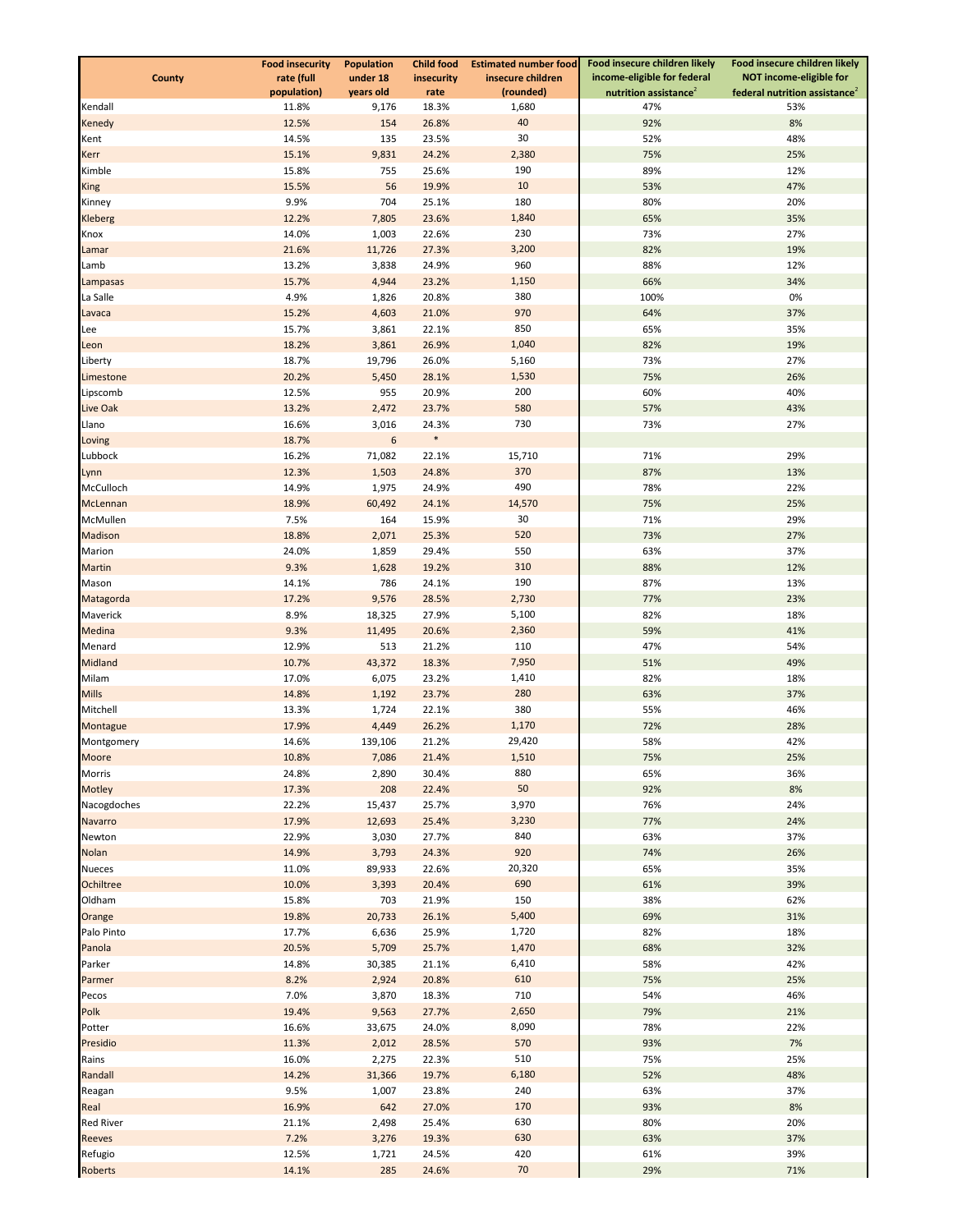|                          | <b>Food insecurity</b> | <b>Population</b> | <b>Child food</b> | <b>Estimated number food</b> | Food insecure children likely     | Food insecure children likely             |
|--------------------------|------------------------|-------------------|-------------------|------------------------------|-----------------------------------|-------------------------------------------|
| <b>County</b>            | rate (full             | under 18          | insecurity        | insecure children            | income-eligible for federal       | NOT income-eligible for                   |
|                          | population)            | years old         | rate              | (rounded)                    | nutrition assistance <sup>2</sup> | federal nutrition assistance <sup>2</sup> |
| Robertson                | 18.3%                  | 4,040             | 23.0%             | 930                          | 68%                               | 32%                                       |
| Rockwall                 | 12.7%                  | 24,533            | 18.1%             | 4,440                        | 47%                               | 53%                                       |
| Runnels                  | 13.9%                  | 2,475             | 23.5%             | 580                          | 65%                               | 35%                                       |
| Rusk                     | 19.3%                  | 12,413            | 25.3%             | 3,130                        | 72%                               | 28%                                       |
| Sabine                   | 23.1%                  | 2,156             | 35.3%             | 760                          | 79%                               | 21%                                       |
| <b>San Augustine</b>     | 25.6%                  | 1,745             | 32.9%             | 570                          | 88%                               | 12%                                       |
| San Jacinto              | 18.7%                  | 6,169             | 25.1%             | 1,550                        | 85%                               | 15%                                       |
| San Patricio             | 11.2%                  | 18,210            | 23.5%             | 4,280                        | 71%                               | 29%                                       |
| San Saba                 | 15.1%                  | 1,202             | 25.8%             | 310                          | 86%                               | 14%                                       |
| Schleicher               | 9.6%                   | 921               | 20.5%             | 190                          | 44%                               | 56%                                       |
| Scurry                   | 11.6%                  | 4,458             | 19.3%             | 860                          | 81%                               | 19%                                       |
| Shackelford              | 17.1%                  | 812               | 24.0%             | 190                          | 57%                               | 43%                                       |
| Shelby                   | 21.3%                  | 6,919             | 28.2%             | 1,950                        | 88%                               | 12%                                       |
| Sherman                  | 10.1%                  | 748               | 20.5%             | 150                          | 78%                               | 22%                                       |
| Smith                    | 19.2%                  | 54,861            | 23.7%             | 13,030                       | 72%                               | 28%                                       |
| Somervell                | 16.6%                  | 2,052             | 24.7%             | 510                          | 69%                               | 31%                                       |
| Starr                    | 12.5%                  | 21,013            | 33.9%             | 7,130                        | 83%                               | 17%                                       |
| <b>Stephens</b>          | 17.1%                  | 2,202             | 27.8%             | 610                          | 80%                               | 20%                                       |
| Sterling                 | 11.8%                  | 339               | 25.2%             | 90                           | 80%                               | 20%                                       |
| Stonewall                | 16.4%                  | 324               | 25.4%             | 80                           | 65%                               | 35%                                       |
| Sutton                   | 9.6%                   | 1,087             | 21.6%             | 240                          | 45%                               | 55%                                       |
| Swisher                  | 15.2%                  | 1,959             | 25.9%             | 510                          | 71%                               | 29%                                       |
| Tarrant                  | 16.6%                  | 527,866           | 21.8%             | 115,120                      | 66%                               | 34%                                       |
| <b>Taylor</b>            | 17.5%                  | 33,217            | 23.1%             | 7,680                        | 70%                               | 30%                                       |
| Terrell                  | 10.2%                  | 110               | 23.8%             | 30                           | 58%                               | 42%                                       |
| <b>Terry</b>             | 10.5%                  | 3,442             | 21.2%             | 730                          | 100%                              | 0%                                        |
| Throckmorton             | 15.7%                  | 279               | 20.6%             | 60                           | 50%                               | 51%                                       |
| <b>Titus</b>             | 15.9%                  | 9,533             | 25.6%             | 2,450                        | 80%                               | 20%                                       |
| <b>Tom Green</b>         | 13.7%                  | 27,332            | 21.7%             | 5,920                        | 67%                               | 33%                                       |
| Travis                   | 15.2%                  | 264,425           | 20.7%             | 54,640                       | 63%                               | 37%                                       |
| Trinity                  | 19.2%                  | 2,888             | 26.4%             | 760                          | 84%                               | 16%                                       |
| <b>Tyler</b>             | 19.8%                  | 4,143             | 27.4%             | 1,140                        | 68%                               | 32%                                       |
| Upshur                   | 18.9%                  | 9,775             | 25.2%             | 2,460                        | 65%                               | 35%                                       |
| Upton                    | 12.4%                  | 1,066             | 23.3%             | 250                          | 61%                               | 39%                                       |
| Uvalde                   | 8.9%                   | 7,580             | 24.1%             | 1,820                        | 85%                               | 15%                                       |
| Val Verde                | 8.5%                   | 14,277            | 23.0%             | 3,290                        | 74%                               | 27%                                       |
| Van Zandt                | 17.3%                  | 12,294            | 24.6%             | 3,030                        | 71%                               | 29%                                       |
| Victoria                 | 12.9%                  | 23,538            | 22.3%             | 5,250                        | 69%                               | 31%                                       |
| Walker                   | 23.3%                  | 10,834            | 24.7%             | 2,680                        | 64%                               | 36%                                       |
| Waller                   | 19.2%                  | 11,306            | 24.0%             | 2,710                        | 78%                               | 22%                                       |
| Ward                     | 11.8%                  | 3,152             | 22.3%             | 700                          | 52%                               | 48%                                       |
| Washington               | 18.3%                  | 7,533             | 23.9%             | 1,800                        | 74%                               | 26%                                       |
| Webb                     | 8.1%                   | 90,863            | 25.9%             | 23,500                       | 74%                               | 26%                                       |
| Wharton                  | 15.3%                  | 10,773            | 24.1%             | 2,600                        | 75%                               | 25%                                       |
| Wheeler                  | 16.0%                  | 1,468             | 25.0%             | 370                          | 80%                               | 20%                                       |
| Wichita                  | 19.2%                  | 29,780            | 25.0%             | 7,450                        | 74%                               | 26%                                       |
| Wilbarger                | 16.8%                  | 3,087             | 23.7%             | 730                          | 83%                               | 17%                                       |
| Willacy                  | 13.5%                  | 5,507             | 33.6%             | 1,850                        | 83%                               | 18%                                       |
| Williamson               | 13.0%                  | 132,887           | 18.2%             | 24,170                       | 45%                               | 55%                                       |
| Wilson                   | 9.7%                   | 11,524            | 19.1%             | 2,210                        | 48%                               | 52%                                       |
| Winkler                  | 11.0%                  | 2,313             | 23.7%             | 550                          | 64%                               | 36%                                       |
| Wise                     | 15.0%                  | 15,699            | 23.7%             | 3,720                        | 72%                               | 28%                                       |
| Wood                     | 17.3%                  | 8,471             | 24.4%             | 2,070                        | 80%                               | 21%                                       |
| Yoakum                   | 7.0%                   | 2,684             | 18.8%             | 510                          | 70%                               | 30%                                       |
| Young                    | 15.6%                  | 4,409             | 23.8%             | 1,050                        | 79%                               | 22%                                       |
| Zapata                   | 10.8%                  | 4,847             | 31.0%             | 1,500                        | 71%                               | 29%                                       |
| Zavala                   | 13.9%                  | 3,687             | 36.1%             | 1,330                        | 84%                               | 16%                                       |
| State Total <sup>3</sup> | 15.4%                  | 7,291,694         | 23.0%             | 1,676,740                    | 66%                               | 34%                                       |

\*The 2016 ACS dataset does not contain adequate data for households with children in Kalawao, HI, or Loving, TX.

As a result, child food insecurity rates could not be estimated for these two counties.

*For additional data and maps by county, state, and congressional district, please visit map.feedingamerica.org .*

Gundersen, C., A. Dewey, A. Crumbaugh, M. Kato & E. Engelhard. *Map the Meal Gap 2018: A Report on County and Congressional District Food Insecurity and County Food Cost in the United States in 2016* . Feeding America, 2018. This research is generously supported by The Howard G. Buffett Foundation and Nielsen.

<sup>1</sup>*Map the Meal Gap* 's child food insecurity rates are determined using data from the 2001-2016 Current Population Survey on children under 18 years old in food insecure households; data from the 2016 American Community Survey on median family incomes for households with children, child poverty rates, home ownership, and race and ethnic demographics among children; and 2016 data from the Bureau of Labor Statistics on unemployment rates.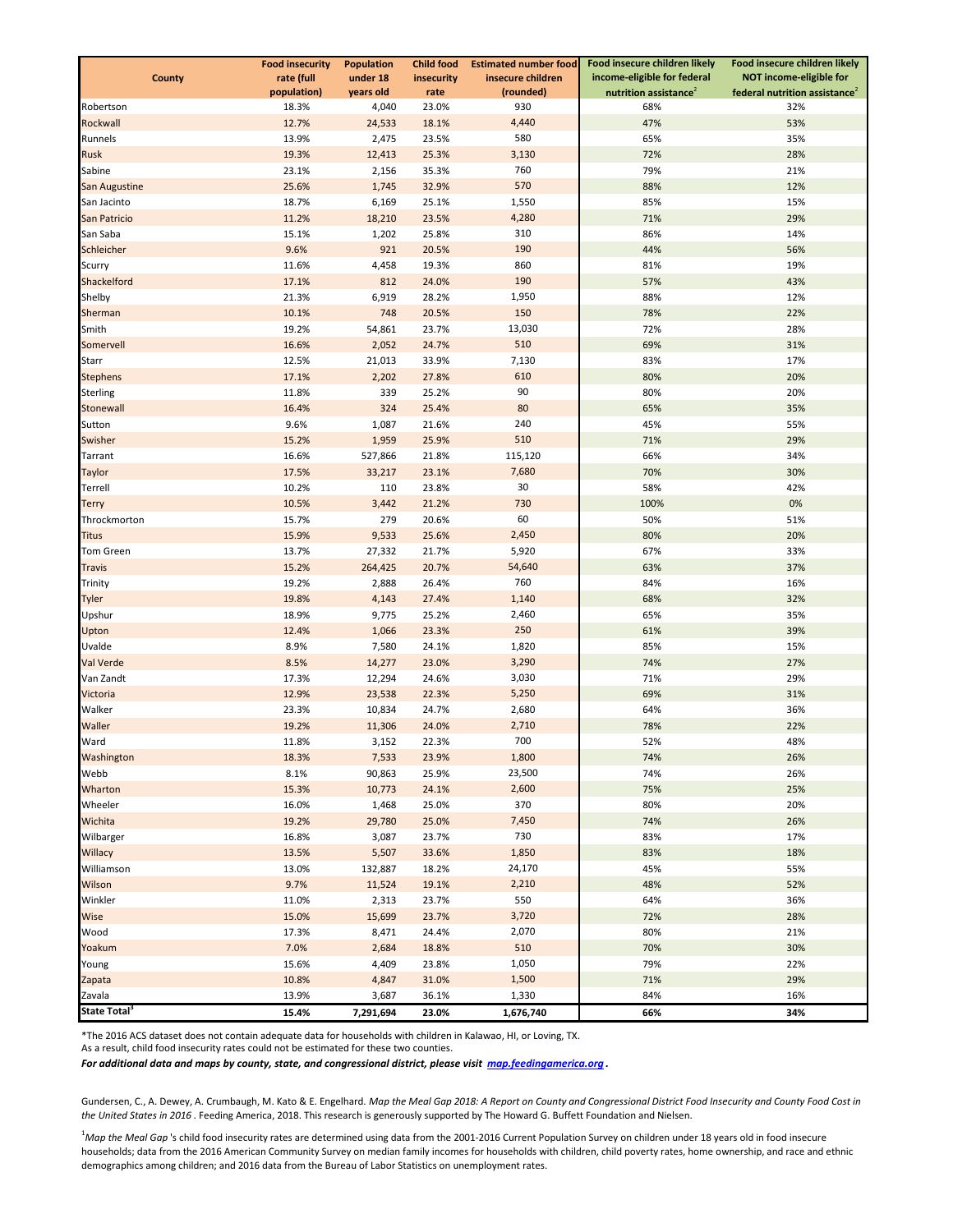|        | <b>Food insecurity</b> | Population | <b>Child food</b> |                   | Estimated number food Food insecure children likely | Food insecure children likely             |
|--------|------------------------|------------|-------------------|-------------------|-----------------------------------------------------|-------------------------------------------|
| County | rate (full             | under 18   | insecurity        | insecure children | income-eligible for federal                         | NOT income-eligible for                   |
|        | population)            | vears old  | rate              | (rounded)         | nutrition assistance <sup>2</sup>                   | federal nutrition assistance <sup>2</sup> |

<sup>2</sup>Numbers reflect percentage of food insecure children living in households with incomes above or below 185% of the federal poverty guideline for 2016. Eligibility for federal child nutrition programs is determined in part by income thresholds which can vary by state.

<sup>3</sup>Data in the state totals row do not reflect the sum of all counties in that state. The state totals are aggregated from the congressional districts data in that state.